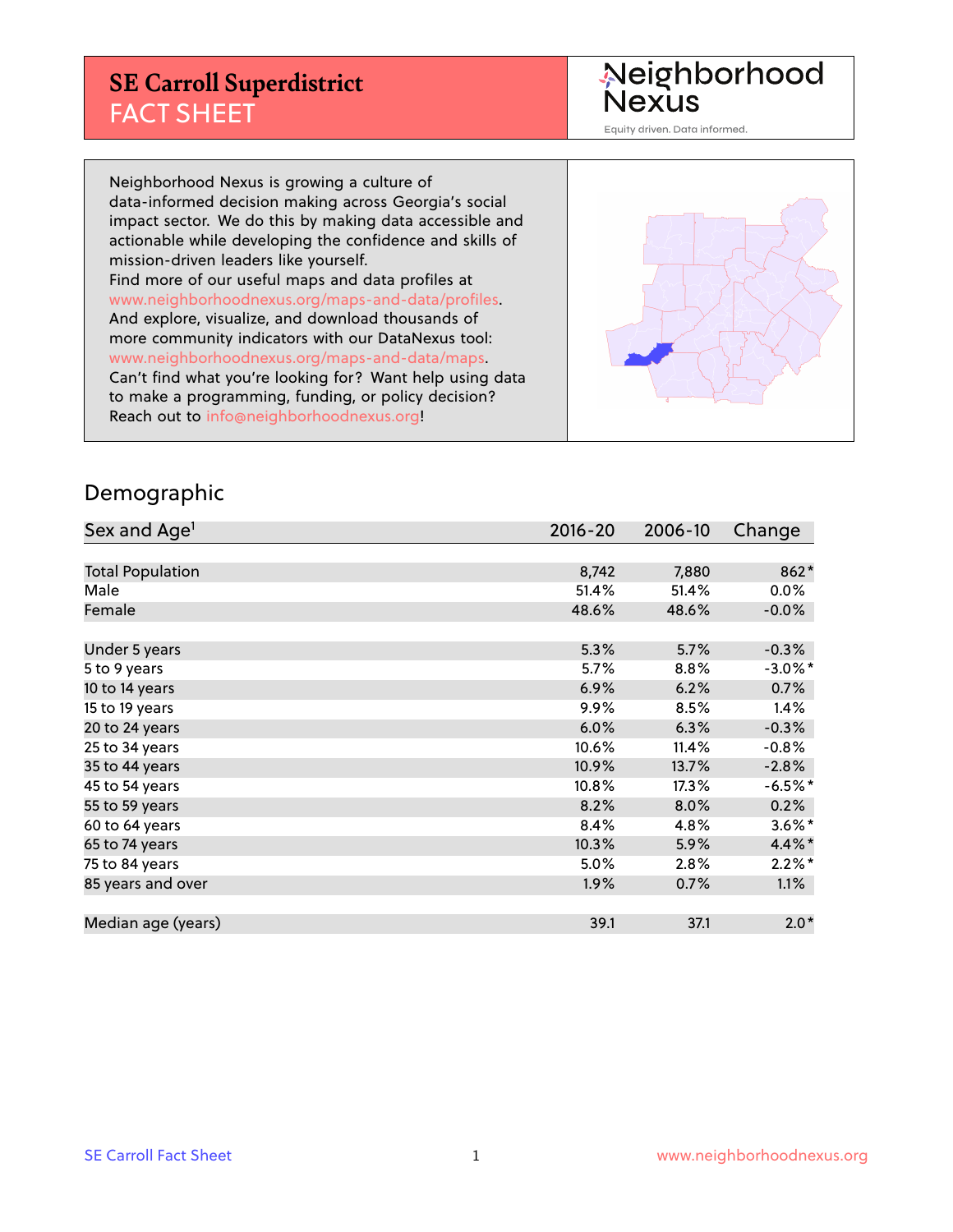# Demographic, continued...

| Race <sup>2</sup>                                            | $2016 - 20$ | 2006-10 | Change     |
|--------------------------------------------------------------|-------------|---------|------------|
| <b>Total population</b>                                      | 8,742       | 7,880   | 862*       |
| One race                                                     | 99.1%       | 98.6%   | 0.5%       |
| White                                                        | 88.4%       | 93.0%   | $-4.6\%$ * |
| <b>Black or African American</b>                             | 6.0%        | 5.3%    | 0.8%       |
| American Indian and Alaska Native                            | 1.0%        | 0.3%    | 0.7%       |
| Asian                                                        | 0.2%        | 0.0%    | 0.2%       |
| Native Hawaiian and Other Pacific Islander                   | 0.0%        | 0.0%    | 0.0%       |
| Some other race                                              | 3.5%        | 0.1%    | $3.4\%$ *  |
| Two or more races                                            | 0.9%        | 1.4%    | $-0.5%$    |
| Race alone or in combination with other race(s) <sup>3</sup> | $2016 - 20$ | 2006-10 | Change     |
| Total population                                             | 8,742       | 7,880   | $862*$     |
| White                                                        | 89.3%       | 94.4%   | $-5.1\%$ * |
| <b>Black or African American</b>                             | 6.2%        | 5.6%    | 0.7%       |
| American Indian and Alaska Native                            | 1.4%        | 1.1%    | 0.4%       |
| Asian                                                        | 0.2%        | 0.3%    | $-0.2%$    |
| Native Hawaiian and Other Pacific Islander                   | 0.0%        | 0.0%    | 0.0%       |
| Some other race                                              | 3.8%        | 0.1%    | $3.7\%$ *  |
| Hispanic or Latino and Race <sup>4</sup>                     | $2016 - 20$ | 2006-10 | Change     |
| Total population                                             | 8,742       | 7,880   | 862*       |
| Hispanic or Latino (of any race)                             | 2.0%        | 0.8%    | 1.2%       |
| Not Hispanic or Latino                                       | 98.0%       | 99.2%   | $-1.2%$    |
| White alone                                                  | 87.1%       | 92.3%   | $-5.2\%$ * |
| <b>Black or African American alone</b>                       | 6.0%        | 5.3%    | 0.7%       |
| American Indian and Alaska Native alone                      | 1.0%        | 0.3%    | 0.7%       |
| Asian alone                                                  | 0.2%        | 0.0%    | 0.2%       |
| Native Hawaiian and Other Pacific Islander alone             | 0.0%        | 0.0%    | 0.0%       |
| Some other race alone                                        | 3.0%        | 0.1%    | $2.8\%$ *  |
| Two or more races                                            | 0.9%        | 1.3%    | $-0.5%$    |
| U.S. Citizenship Status <sup>5</sup>                         | $2016 - 20$ | 2006-10 | Change     |
| Foreign-born population                                      | 133         | 77      | 56         |
| Naturalized U.S. citizen                                     | 51.9%       | 16.9%   | 35.0%*     |
| Not a U.S. citizen                                           | 48.1%       | 83.1%   | $-35.0%$   |
|                                                              |             |         |            |
| Citizen, Voting Age Population <sup>6</sup>                  | $2016 - 20$ | 2006-10 | Change     |
| Citizen, 18 and over population                              | 6,541       | 5,858   | 683*       |
| Male                                                         | 47.4%       | 51.3%   | $-3.9%$    |
| Female                                                       | 52.6%       | 48.7%   | 3.9%*      |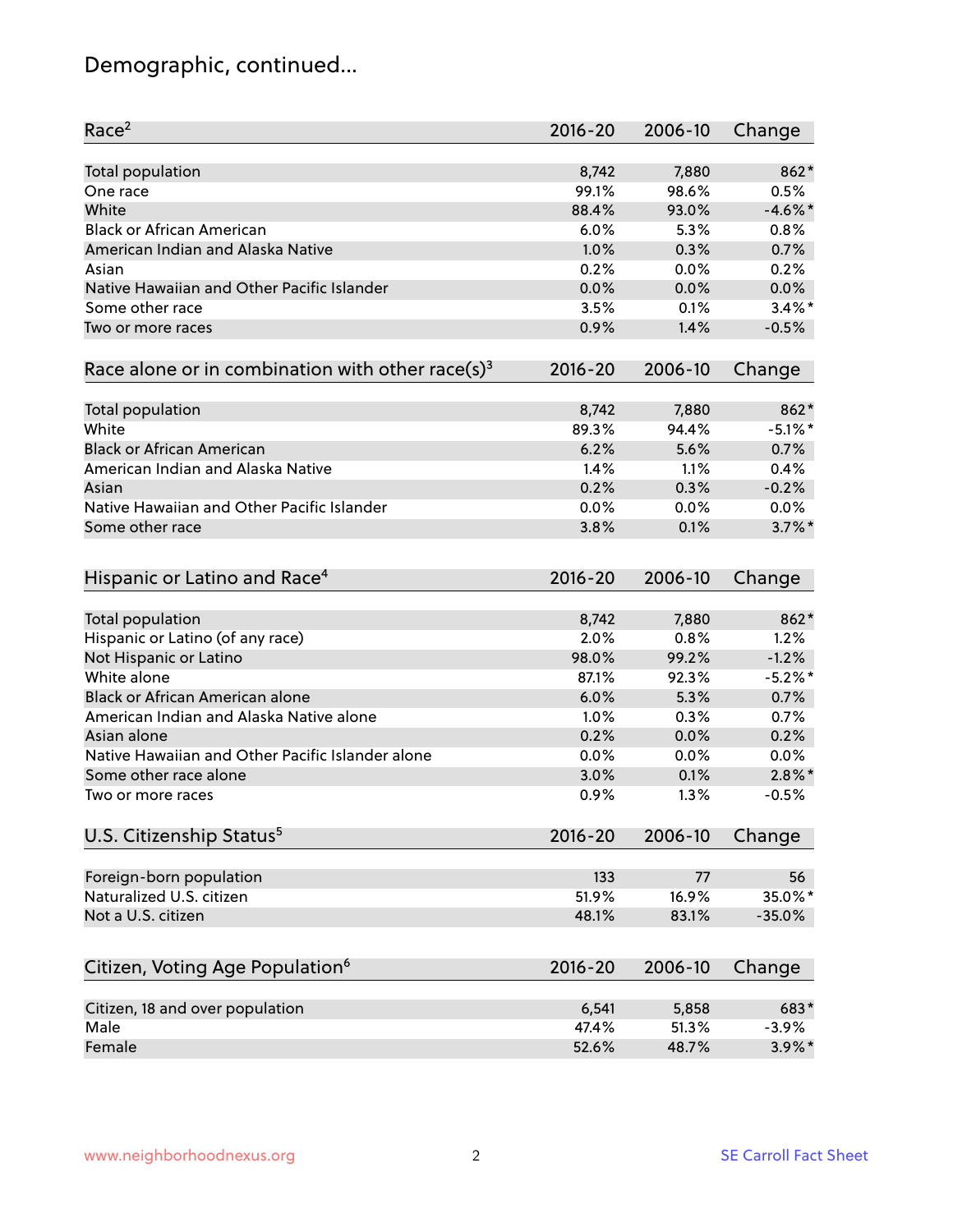#### Economic

| Income <sup>7</sup>                                 | $2016 - 20$ | 2006-10 | Change     |
|-----------------------------------------------------|-------------|---------|------------|
|                                                     |             |         |            |
| All households                                      | 3,236       | 2,715   | $521*$     |
| Less than \$10,000                                  | 7.4%        | 4.2%    | 3.2%       |
| \$10,000 to \$14,999                                | 7.8%        | 8.2%    | $-0.4%$    |
| \$15,000 to \$24,999                                | 11.6%       | 11.2%   | 0.5%       |
| \$25,000 to \$34,999                                | 6.2%        | 7.9%    | $-1.7%$    |
| \$35,000 to \$49,999                                | 12.8%       | 18.3%   | $-5.5%$    |
| \$50,000 to \$74,999                                | 20.5%       | 18.6%   | 1.9%       |
| \$75,000 to \$99,999                                | 16.0%       | 16.6%   | $-0.6%$    |
| \$100,000 to \$149,999                              | 10.9%       | 12.1%   | $-1.2%$    |
| \$150,000 to \$199,999                              | 4.5%        | 1.8%    | $2.7\%$ *  |
| \$200,000 or more                                   | 2.3%        | 1.1%    | 1.2%       |
| Median household income (dollars)                   | 56,538      | 50,199  | $6,339*$   |
| Mean household income (dollars)                     | 66,263      | 59,510  | $6,753*$   |
| With earnings                                       | 73.5%       | 86.3%   | $-12.7%$ * |
| Mean earnings (dollars)                             | 64,380      | 56,970  | 7,410*     |
| <b>With Social Security</b>                         | 46.3%       | 26.9%   | 19.4%*     |
| Mean Social Security income (dollars)               | 19,811      | 16,594  | $3,217*$   |
| With retirement income                              | 20.9%       | 18.6%   | 2.3%       |
| Mean retirement income (dollars)                    | 24,393      | 16,913  | 7,480*     |
| With Supplemental Security Income                   | 6.4%        | 7.8%    | $-1.4%$    |
| Mean Supplemental Security Income (dollars)         | 15,452      | 7,618   | 7,834*     |
| With cash public assistance income                  | 2.1%        | 1.1%    | 1.0%       |
| Mean cash public assistance income (dollars)        | 490         | 5,252   | $-4,762$   |
| With Food Stamp/SNAP benefits in the past 12 months | 19.7%       | 10.3%   | $9.4\%$ *  |
|                                                     |             |         |            |
| Families                                            | 2,370       | 2,107   | $263*$     |
| Less than \$10,000                                  | 6.0%        | 4.7%    | 1.4%       |
| \$10,000 to \$14,999                                | 4.7%        | 5.0%    | $-0.3%$    |
| \$15,000 to \$24,999                                | 5.9%        | 7.3%    | $-1.4%$    |
| \$25,000 to \$34,999                                | 7.4%        | 7.8%    | $-0.4%$    |
| \$35,000 to \$49,999                                | 14.0%       | 19.5%   | $-5.5%$    |
| \$50,000 to \$74,999                                | 22.4%       | 18.0%   | 4.4%       |
| \$75,000 to \$99,999                                | 17.6%       | 18.9%   | $-1.4%$    |
| \$100,000 to \$149,999                              | 12.8%       | 15.0%   | $-2.2%$    |
| \$150,000 to \$199,999                              | 6.1%        | 2.3%    | $3.8\%$ *  |
| \$200,000 or more                                   | 3.2%        | 1.5%    | 1.7%       |
| Median family income (dollars)                      | 65,577      | 56,328  | $9,249*$   |
| Mean family income (dollars)                        | 77,055      | 65,717  | $11,337*$  |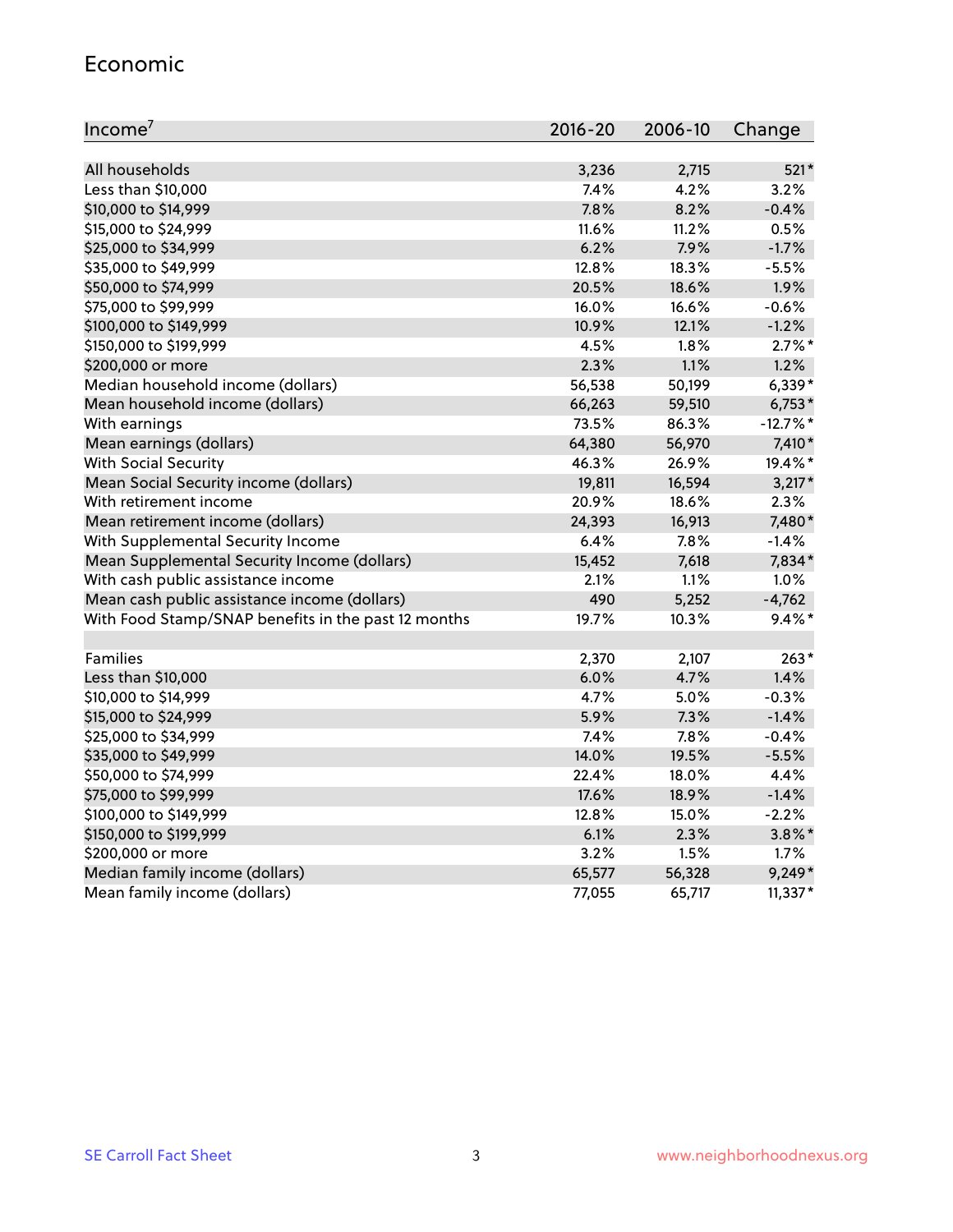#### Economic, continued...

| Income, continued <sup>8</sup>                                        | $2016 - 20$ | 2006-10 | Change             |
|-----------------------------------------------------------------------|-------------|---------|--------------------|
|                                                                       |             |         |                    |
| Nonfamily households                                                  | 866         | 608     | 258*               |
| Median nonfamily income (dollars)                                     | 20,377      | 27,576  | $-7,198$           |
| Mean nonfamily income (dollars)                                       | 32,511      | 34,589  | $-2,077$           |
| Median earnings for workers (dollars)                                 | 29,238      | 27,128  | 2,110              |
| Median earnings for male full-time, year-round workers                | 44,645      | 43,691  | 954                |
| (dollars)                                                             |             |         |                    |
| Median earnings for female full-time, year-round workers<br>(dollars) | 32,023      | 32,148  | $-125$             |
| Per capita income (dollars)                                           | 25,618      | 20,663  | 4,955*             |
|                                                                       |             |         |                    |
| Families and People Below Poverty Level <sup>9</sup>                  | $2016 - 20$ | 2006-10 | Change             |
| <b>All families</b>                                                   |             |         | 6.1%               |
|                                                                       | 16.4%       | 10.3%   |                    |
| With related children under 18 years                                  | 26.3%       | 14.8%   | 11.5%*             |
| With related children under 5 years only                              | 31.8%       | 32.8%   | $-1.0%$            |
| Married couple families                                               | 10.3%       | 6.0%    | 4.3%               |
| With related children under 18 years                                  | 12.7%       | 7.2%    | 5.5%               |
| With related children under 5 years only                              | 13.8%       | 0.0%    | 13.8%              |
| Families with female householder, no husband present                  | 41.5%       | 28.6%   | 12.9%              |
| With related children under 18 years                                  | 50.7%       | 31.9%   | 18.9%              |
| With related children under 5 years only                              | 100.0%      | 100.0%  | 0.0%               |
| All people                                                            | 18.2%       | 12.6%   | 5.6%               |
| Under 18 years                                                        | 25.2%       | 16.0%   | 9.2%               |
| Related children under 18 years                                       | 25.1%       | 15.6%   | 9.5%               |
| Related children under 5 years                                        | 53.6%       | 24.6%   | 28.9%              |
| Related children 5 to 17 years                                        | 17.2%       | 12.9%   | 4.3%               |
| 18 years and over                                                     | 15.9%       | 11.5%   | 4.5%               |
| 18 to 64 years                                                        | 18.5%       | 12.4%   | $6.1\%$ *          |
| 65 years and over                                                     | 7.2%        | 4.8%    | 2.3%               |
| People in families                                                    | 17.1%       | 11.1%   | 6.0%               |
| Unrelated individuals 15 years and over                               | 25.5%       | 25.8%   | $-0.2%$            |
|                                                                       |             |         |                    |
| Non-Hispanic white people                                             | 17.6%       | 11.8%   | 5.8%               |
| Black or African-American people                                      | 11.4%       | 9.6%    | 1.7%               |
| Asian people                                                          | 0.0%        | (X)     | $(X)$ <sup>+</sup> |
| Hispanic or Latino people                                             | 43.4%       | 95.2%   | $-51.8%$           |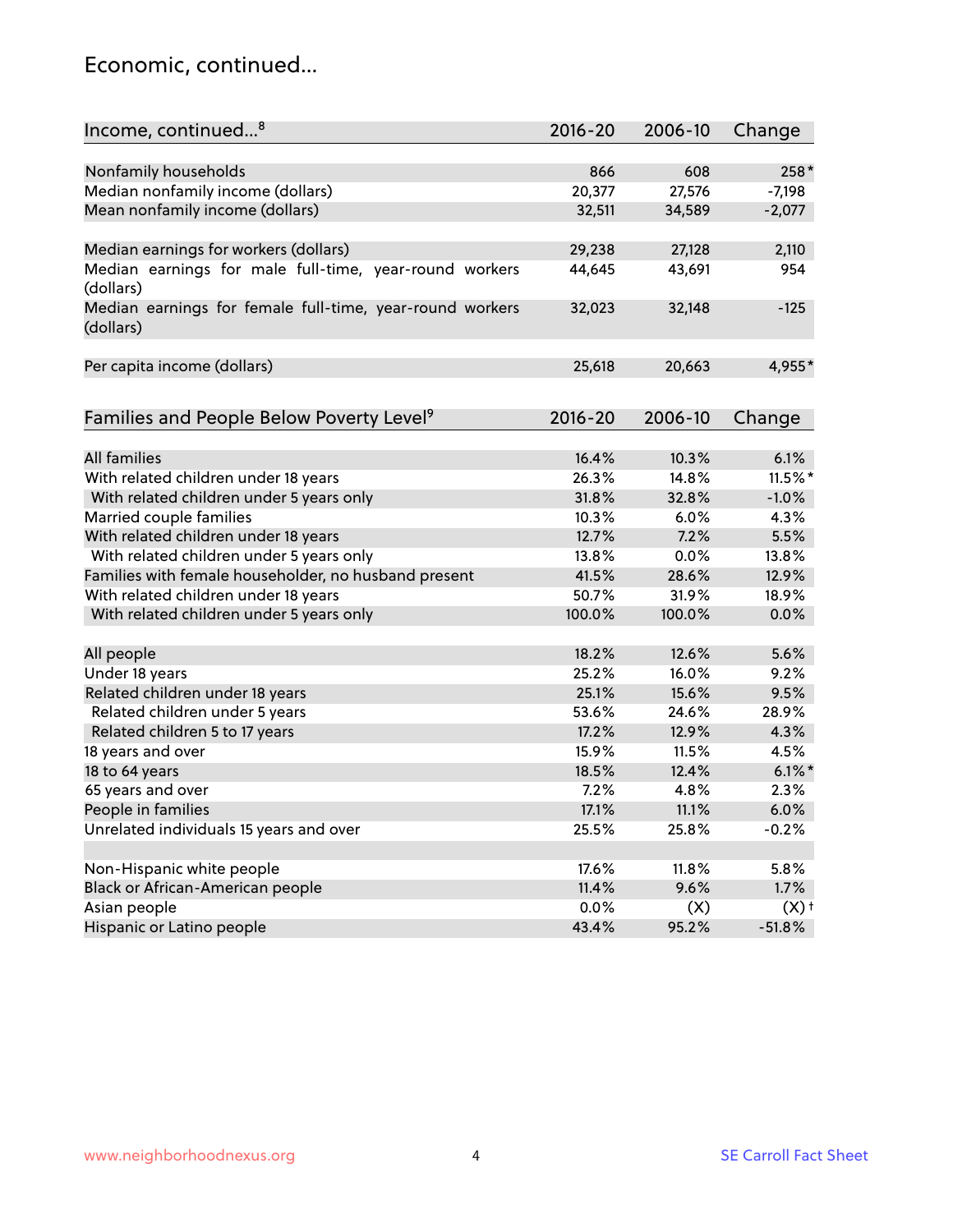## Employment

| Employment Status <sup>10</sup>                                             | $2016 - 20$ | 2006-10 | Change       |
|-----------------------------------------------------------------------------|-------------|---------|--------------|
|                                                                             |             |         |              |
| Population 16 years and over                                                | 7,075       | 6,109   | $966*$       |
| In labor force                                                              | 54.4%       | 65.4%   | $-11.0\%$ *  |
| Civilian labor force                                                        | 54.4%       | 65.4%   | $-11.0\%$ *  |
| Employed                                                                    | 50.6%       | 57.6%   | $-7.0%$      |
| Unemployed                                                                  | 3.8%        | 7.8%    | $-4.0%$      |
| <b>Armed Forces</b>                                                         | 0.0%        | 0.0%    | 0.0%         |
| Not in labor force                                                          | 45.6%       | 34.6%   | 11.0%*       |
| Civilian labor force                                                        | 3,848       | 3,993   | $-145$       |
|                                                                             | 7.0%        | 11.9%   |              |
| <b>Unemployment Rate</b>                                                    |             |         | $-5.0%$      |
| Females 16 years and over                                                   | 3,611       | 3,033   | 578*         |
| In labor force                                                              | 51.2%       | 56.5%   | $-5.3%$      |
| Civilian labor force                                                        | 51.2%       | 56.5%   | $-5.3%$      |
| Employed                                                                    | 46.4%       | 48.7%   | $-2.3%$      |
|                                                                             |             |         |              |
| Own children of the householder under 6 years                               | 521         | 520     | $\mathbf{1}$ |
| All parents in family in labor force                                        | 67.6%       | 66.3%   | 1.2%         |
| Own children of the householder 6 to 17 years                               | 1,279       | 1,420   | $-141$       |
| All parents in family in labor force                                        | 67.9%       | 73.1%   | $-5.2%$      |
|                                                                             |             |         |              |
| Industry <sup>11</sup>                                                      | $2016 - 20$ | 2006-10 | Change       |
|                                                                             |             |         |              |
| Civilian employed population 16 years and over                              | 3,580       | 3,517   | 63           |
| Agriculture, forestry, fishing and hunting, and mining                      | 1.1%        | 0.8%    | 0.4%         |
| Construction                                                                | 6.3%        | 15.7%   | $-9.4%$      |
| Manufacturing                                                               | 20.8%       | 15.1%   | $5.7\%$ *    |
| Wholesale trade                                                             | 3.4%        | 6.3%    | $-3.0%$      |
| Retail trade                                                                | 8.2%        | 11.7%   | $-3.5%$      |
| Transportation and warehousing, and utilities                               | 10.8%       | 7.5%    | 3.4%         |
| Information                                                                 | 0.7%        | 0.2%    | 0.5%         |
| Finance and insurance, and real estate and rental and leasing               | 3.9%        | 6.2%    | $-2.3%$      |
| Professional, scientific, and management, and administrative                | 8.9%        | 6.4%    | 2.5%         |
| and waste management services                                               |             |         |              |
| Educational services, and health care and social assistance                 | 16.8%       | 18.4%   | $-1.6%$      |
| Arts, entertainment, and recreation, and accommodation and<br>food services | 5.5%        | 3.7%    | 1.9%         |
| Other services, except public administration                                | 7.6%        | 4.9%    | 2.7%         |
| Public administration                                                       | 6.1%        | 3.2%    | 2.9%         |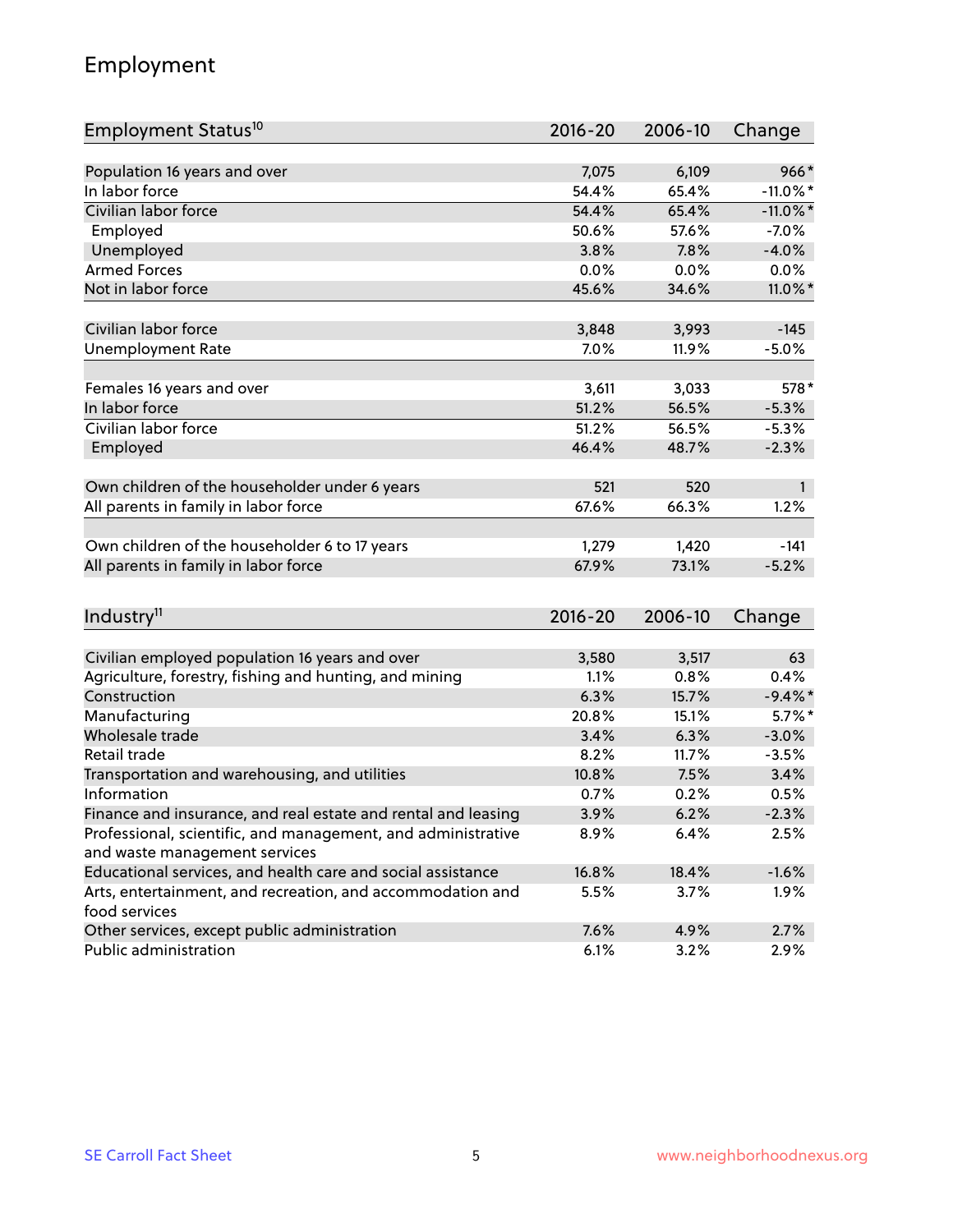# Employment, continued...

| Occupation <sup>12</sup>                                                    | $2016 - 20$ | 2006-10 | Change     |
|-----------------------------------------------------------------------------|-------------|---------|------------|
|                                                                             |             | 3,517   | 63         |
| Civilian employed population 16 years and over                              | 3,580       |         |            |
| Management, business, science, and arts occupations                         | 24.2%       | 23.2%   | $1.0\%$    |
| Service occupations                                                         | 19.0%       | 13.2%   | $5.8\%$ *  |
| Sales and office occupations                                                | 20.7%       | 25.4%   | $-4.7\%$ * |
| and<br>Natural<br>resources,<br>construction,<br>maintenance<br>occupations | 9.6%        | 19.4%   | $-9.8%$ *  |
| Production, transportation, and material moving occupations                 | 26.5%       | 18.7%   | $7.7\%$ *  |
| Class of Worker <sup>13</sup>                                               | $2016 - 20$ | 2006-10 | Change     |
| Civilian employed population 16 years and over                              | 3,580       | 3,517   | 63         |
| Private wage and salary workers                                             | 76.2%       | 79.3%   | $-3.1%$    |
| Government workers                                                          | 17.2%       | 14.8%   | 2.4%       |
| Self-employed in own not incorporated business workers                      | 6.1%        | 5.9%    | 0.3%       |
| Unpaid family workers                                                       | 0.4%        | 0.0%    | 0.4%       |
|                                                                             |             |         |            |
| Job Flows <sup>14</sup>                                                     | 2019        | 2010    | Change     |
|                                                                             |             |         |            |
| Total Jobs in district                                                      | 656         | 512     | 144        |
| Held by residents of district                                               | 19.7%       | 23.6%   | $-4.0%$    |
| Held by non-residents of district                                           | 80.3%       | 76.4%   | 4.0%       |
| Jobs by Industry Sector <sup>15</sup>                                       | 2019        | 2010    | Change     |
| Total Jobs in district                                                      | 656         | 512     | 144        |
| Goods Producing sectors                                                     | 39.5%       | 38.1%   | 1.4%       |
| Trade, Transportation, and Utilities sectors                                | 25.5%       | 28.5%   | $-3.1%$    |
| All Other Services sectors                                                  | 35.1%       | 33.4%   | 1.7%       |
|                                                                             |             |         |            |
| Total Jobs in district held by district residents                           | 129         | 121     | 8          |
| <b>Goods Producing sectors</b>                                              | 36.4%       | 51.2%   | $-14.8%$   |
| Trade, Transportation, and Utilities sectors                                | 22.5%       | 16.5%   | 6.0%       |
| All Other Services sectors                                                  | 41.1%       | 32.2%   | 8.9%       |
|                                                                             |             |         |            |
| Jobs by Earnings <sup>16</sup>                                              | 2019        | 2010    | Change     |
| Total Jobs in district                                                      | 656         | 512     | 144        |
| Jobs with earnings \$1250/month or less                                     | 24.1%       | 27.1%   | $-3.1%$    |
| Jobs with earnings \$1251/month to \$3333/month                             | 34.0%       | 44.3%   | $-10.3%$   |
| Jobs with earnings greater than \$3333/month                                | 41.9%       | 28.5%   | 13.4%      |
|                                                                             |             |         |            |
| Total Jobs in district held by district residents                           | 129         | 121     | 8          |
| Jobs with earnings \$1250/month or less                                     | 33.3%       | 36.4%   | $-3.0%$    |
| Jobs with earnings \$1251/month to \$3333/month                             | 41.9%       | 47.9%   | $-6.1%$    |
| Jobs with earnings greater than \$3333/month                                | 24.8%       | 15.7%   | 9.1%       |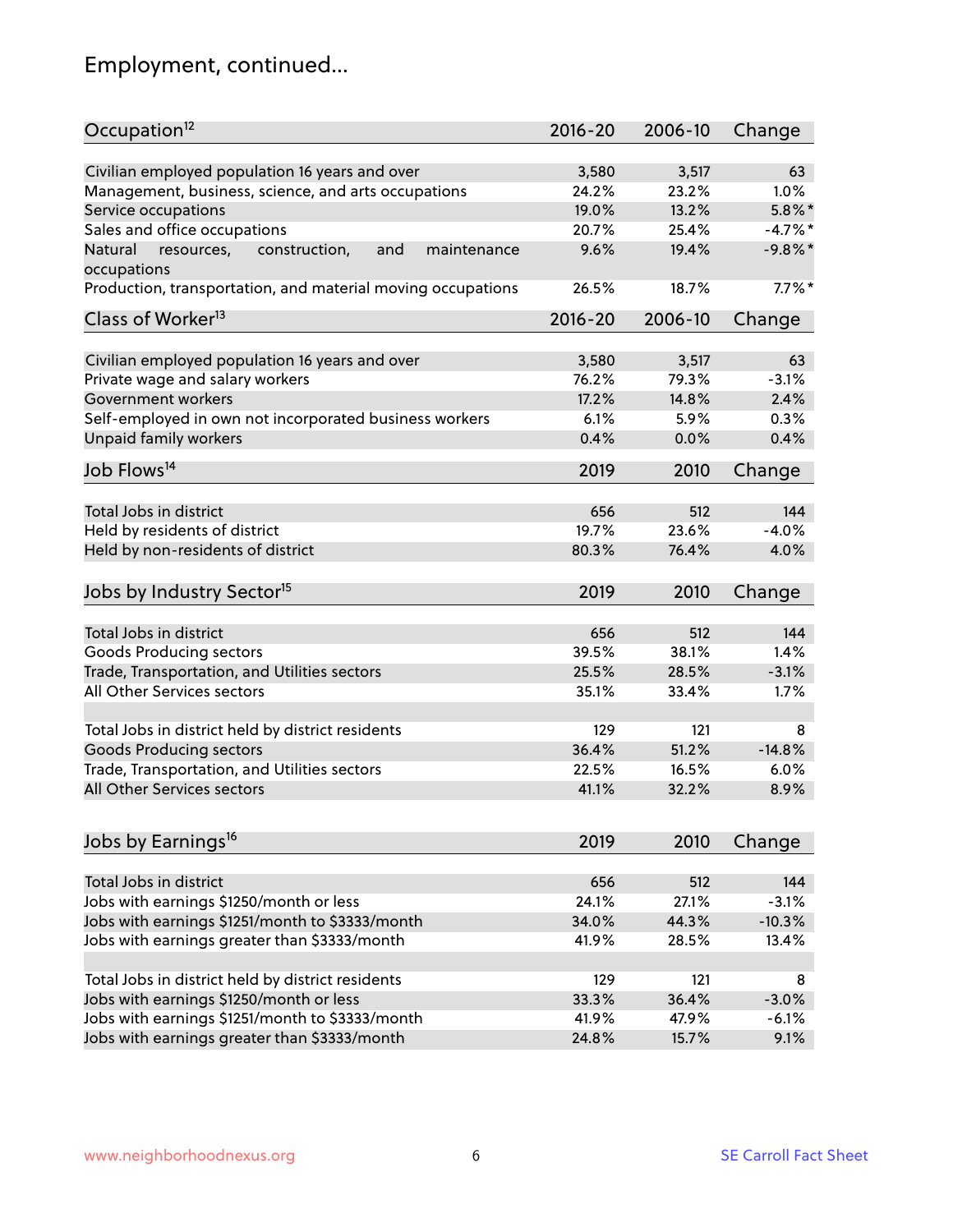# Employment, continued...

| Jobs by Age of Worker <sup>17</sup>               | 2019  | 2010  | Change   |
|---------------------------------------------------|-------|-------|----------|
|                                                   |       |       |          |
| Total Jobs in district                            | 656   | 512   | 144      |
| Jobs with workers age 29 or younger               | 22.3% | 21.5% | 0.8%     |
| Jobs with workers age 30 to 54                    | 53.5% | 59.6% | $-6.1%$  |
| Jobs with workers age 55 or older                 | 24.2% | 18.9% | 5.3%     |
|                                                   |       |       |          |
| Total Jobs in district held by district residents | 129   | 121   | 8        |
| Jobs with workers age 29 or younger               | 23.3% | 21.5% | 1.8%     |
| Jobs with workers age 30 to 54                    | 41.1% | 57.9% | $-16.8%$ |
| Jobs with workers age 55 or older                 | 35.7% | 20.7% | 15.0%    |

#### Education

| School Enrollment <sup>18</sup>                | $2016 - 20$ | 2006-10 | Change     |
|------------------------------------------------|-------------|---------|------------|
|                                                |             |         |            |
| Population 3 years and over enrolled in school | 2,199       | 2,036   | 163        |
| Nursery school, preschool                      | 4.0%        | 5.7%    | $-1.7%$    |
| Kindergarten                                   | 3.6%        | 6.5%    | $-2.9%$    |
| Elementary school (grades 1-8)                 | 42.4%       | 45.1%   | $-2.8%$    |
| High school (grades 9-12)                      | 37.8%       | 25.5%   | $12.3\%$ * |
| College or graduate school                     | 12.2%       | 17.1%   | $-5.0%$    |
| Educational Attainment <sup>19</sup>           | $2016 - 20$ | 2006-10 | Change     |
|                                                |             |         |            |
| Population 25 years and over                   | 5,782       | 5,092   | 690*       |
| Less than 9th grade                            | 5.5%        | 9.7%    | $-4.2%$    |
| 9th to 12th grade, no diploma                  | 12.5%       | 16.1%   | $-3.6%$    |
| High school graduate (includes equivalency)    | 40.0%       | 40.1%   | $-0.1%$    |
| Some college, no degree                        | 18.1%       | 16.5%   | 1.7%       |
| Associate's degree                             | 6.8%        | 6.3%    | 0.5%       |
| Bachelor's degree                              | 11.9%       | 6.1%    | $5.8\%$ *  |
| Graduate or professional degree                | 5.2%        | 5.2%    | $-0.1%$    |
|                                                |             |         |            |
| Percent high school graduate or higher         | 82.0%       | 74.2%   | $7.8\%$    |
| Percent bachelor's degree or higher            | 17.1%       | 11.3%   | 5.8%       |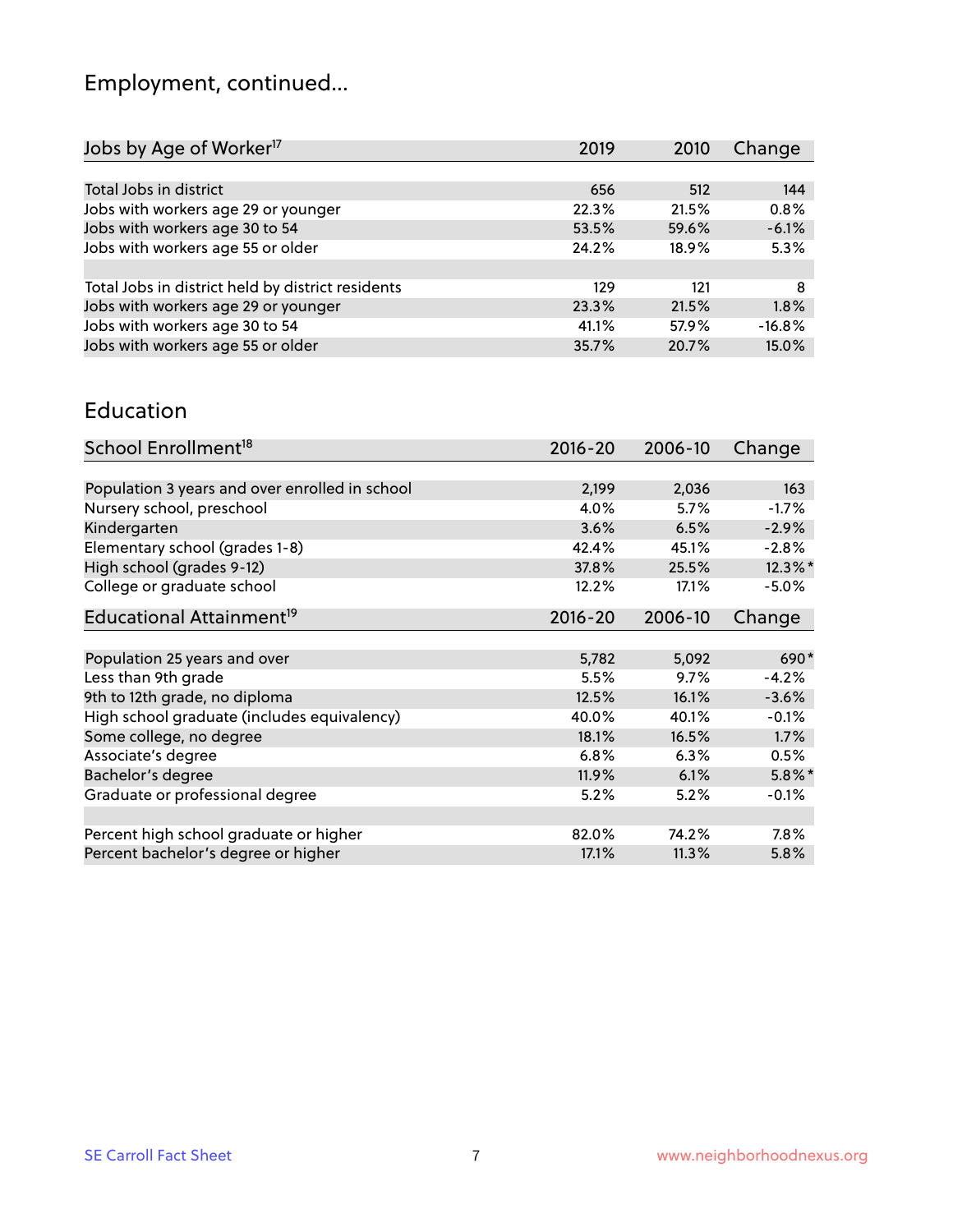## Housing

| Households by Type <sup>20</sup>                     | $2016 - 20$    | 2006-10        | Change      |
|------------------------------------------------------|----------------|----------------|-------------|
|                                                      |                |                |             |
| <b>Total households</b>                              | 3,236          | 2,715          | $521*$      |
| Family households (families)                         | 73.2%          | 77.6%          | $-4.4%$     |
| With own children under 18 years                     | 25.0%          | 32.7%          | $-7.7\%$ *  |
| Married-couple family                                | 50.2%          | 63.6%          | $-13.4\%$ * |
| With own children of the householder under 18 years  | 14.8%          | 26.4%          | $-11.6\%$ * |
| Male householder, no wife present, family            | 8.7%           | 6.0%           | 2.7%        |
| With own children of the householder under 18 years  | 2.3%           | 0.8%           | $1.5%$ *    |
| Female householder, no husband present, family       | 14.4%          | 8.0%           | $6.4\%$ *   |
| With own children of the householder under 18 years  | 7.9%           | 5.5%           | 2.4%        |
| Nonfamily households                                 | 26.8%          | 22.4%          | 4.4%        |
| Householder living alone                             | 24.8%          | 20.4%          | 4.4%        |
| 65 years and over                                    | 9.9%           | 5.9%           | 4.0%*       |
| Households with one or more people under 18 years    | 30.3%          | 37.0%          | $-6.7\%$ *  |
| Households with one or more people 65 years and over | 36.7%          | 19.9%          | 16.8%*      |
| Average household size                               | 2.70           | 2.90           | $-0.20*$    |
| Average family size                                  | 3.19           | 3.36           | $-0.17$     |
|                                                      |                |                |             |
| Housing Occupancy <sup>21</sup>                      | $2016 - 20$    | 2006-10        | Change      |
|                                                      |                |                | 457*        |
| Total housing units                                  | 3,522<br>91.9% | 3,065<br>88.6% | 3.3%        |
| Occupied housing units                               |                | 11.4%          |             |
| Vacant housing units                                 | 8.1%           |                | $-3.3%$     |
| Homeowner vacancy rate                               | 0.4            | 0.0            | 0.4         |
| Rental vacancy rate                                  | 0.0            | 0.0            | 0.0         |
|                                                      |                |                |             |
| Units in Structure <sup>22</sup>                     | $2016 - 20$    | 2006-10        | Change      |
| Total housing units                                  | 3,522          | 3,065          | 457*        |
| 1-unit, detached                                     | 71.2%          | 71.3%          | $-0.1%$     |
| 1-unit, attached                                     | 0.4%           | 1.8%           | $-1.5%$     |
| 2 units                                              | 0.4%           | 0.0%           | 0.4%        |
| 3 or 4 units                                         | 0.0%           | 0.0%           | 0.0%        |
| 5 to 9 units                                         | 0.0%           | 0.7%           | $-0.7%$     |
| 10 to 19 units                                       | 0.0%           | 0.0%           | 0.0%        |
| 20 or more units                                     | 0.1%           | 0.0%           | 0.1%        |
| Mobile home                                          | 27.9%          | 26.1%          | 1.8%        |
| Boat, RV, van, etc.                                  | 0.0%           | 0.1%           | $-0.1%$     |
|                                                      |                |                |             |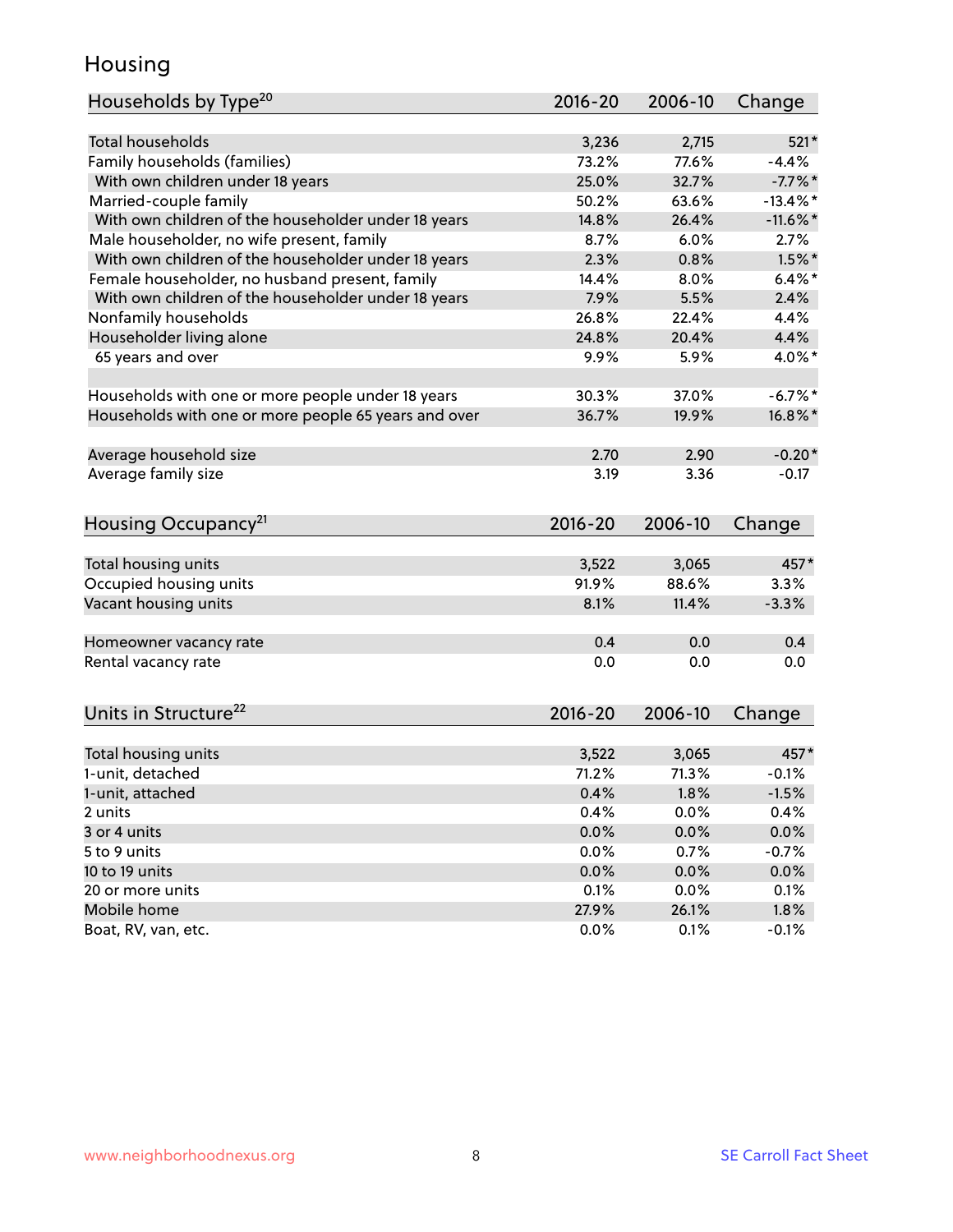## Housing, Continued...

| Year Structure Built <sup>23</sup>             | 2016-20     | 2006-10 | Change      |
|------------------------------------------------|-------------|---------|-------------|
| Total housing units                            | 3,522       | 3,065   | 457*        |
| Built 2014 or later                            | 1.8%        | (X)     | (X)         |
| Built 2010 to 2013                             | 0.3%        | (X)     | (X)         |
| Built 2000 to 2009                             | 14.2%       | 17.5%   | $-3.3%$     |
| Built 1990 to 1999                             | 22.6%       | 19.6%   | 2.9%        |
| Built 1980 to 1989                             | 15.5%       | 18.3%   | $-2.8%$     |
| Built 1970 to 1979                             | 19.8%       | 21.2%   | $-1.4%$     |
| Built 1960 to 1969                             | 7.9%        | 10.1%   | $-2.2%$     |
| Built 1950 to 1959                             | 3.7%        | 2.6%    | 1.1%        |
| Built 1940 to 1949                             | 2.7%        | 3.0%    | $-0.3%$     |
| Built 1939 or earlier                          | 11.6%       | 7.6%    | 4.0%        |
| Housing Tenure <sup>24</sup>                   | $2016 - 20$ | 2006-10 | Change      |
|                                                |             |         |             |
| Occupied housing units                         | 3,236       | 2,715   | $521*$      |
| Owner-occupied                                 | 82.0%       | 80.8%   | 1.2%        |
| Renter-occupied                                | 18.0%       | 19.2%   | $-1.2%$     |
| Average household size of owner-occupied unit  | 2.71        | 2.80    | $-0.08$     |
| Average household size of renter-occupied unit | 2.65        | 3.34    | $-0.69$     |
| Residence 1 Year Ago <sup>25</sup>             | 2016-20     | 2006-10 | Change      |
|                                                |             |         |             |
| Population 1 year and over                     | 8,649       | 7,817   | 832*        |
| Same house                                     | 93.4%       | 83.9%   | $9.5%$ *    |
| Different house in the U.S.                    | 6.6%        | 16.0%   | $-9.4%$     |
| Same county                                    | 2.3%        | 8.2%    | $-5.9\%$ *  |
| Different county                               | 4.3%        | 7.7%    | $-3.5%$     |
| Same state                                     | 3.9%        | 4.6%    | $-0.7%$     |
| Different state                                | 0.3%        | 3.1%    | $-2.8%$     |
| Abroad                                         | 0.0%        | 0.1%    | $-0.1%$     |
| Value of Housing Unit <sup>26</sup>            | $2016 - 20$ | 2006-10 | Change      |
| Owner-occupied units                           | 2,653       | 2,193   | 460*        |
| Less than \$50,000                             | 10.1%       | 11.4%   | $-1.3%$     |
| \$50,000 to \$99,999                           | 34.0%       | 21.8%   | 12.3%*      |
| \$100,000 to \$149,999                         | 13.6%       | 21.6%   | $-7.9%$     |
| \$150,000 to \$199,999                         | 18.2%       | 20.5%   | $-2.2%$     |
| \$200,000 to \$299,999                         | 10.0%       | 13.7%   | $-3.7%$     |
| \$300,000 to \$499,999                         | 11.6%       | 5.7%    | $5.8\%$ *   |
| \$500,000 to \$999,999                         | 1.8%        | 4.8%    | $-3.0%$     |
| \$1,000,000 or more                            | 0.6%        | 0.5%    | 0.1%        |
| Median (dollars)                               | 116,577     | 138,799 | $-22,221*$  |
| Mortgage Status <sup>27</sup>                  | 2016-20     | 2006-10 | Change      |
| Owner-occupied units                           | 2,653       | 2,193   | 460*        |
| Housing units with a mortgage                  | 47.0%       | 60.8%   | $-13.9\%$ * |
| Housing units without a mortgage               | 53.0%       | 39.2%   | 13.9%*      |
|                                                |             |         |             |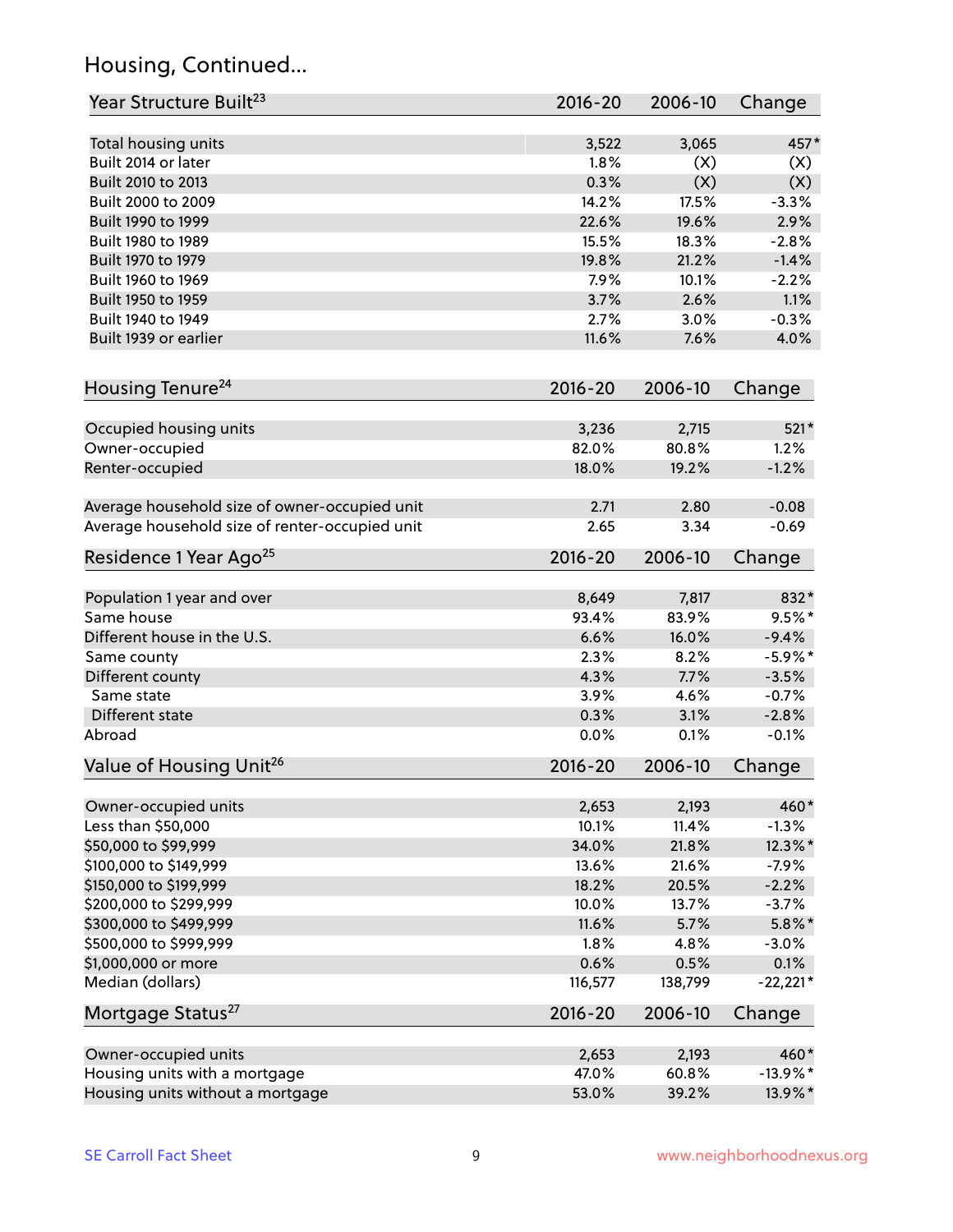## Housing, Continued...

| Selected Monthly Owner Costs <sup>28</sup>                                            | 2016-20     | 2006-10       | Change      |
|---------------------------------------------------------------------------------------|-------------|---------------|-------------|
|                                                                                       | 1,246       |               | $-88$       |
| Housing units with a mortgage<br>Less than \$300                                      | 0.0%        | 1,334<br>0.0% | $0.0\%$     |
| \$300 to \$499                                                                        | 0.6%        | 0.2%          | 0.3%        |
| \$500 to \$999                                                                        | 47.4%       | 24.2%         | 23.2%*      |
| \$1,000 to \$1,499                                                                    | 33.2%       | 37.9%         | $-4.6%$     |
| \$1,500 to \$1,999                                                                    | 8.0%        | 20.4%         | $-12.4\%$ * |
| \$2,000 to \$2,999                                                                    | 7.9%        | 13.6%         | $-5.8%$     |
| \$3,000 or more                                                                       | 2.9%        | 3.7%          | $-0.8%$     |
| Median (dollars)                                                                      | 1,021       | 1,331         | $-309*$     |
|                                                                                       |             |               |             |
| Housing units without a mortgage                                                      | 1,407       | 859           | 548*        |
| Less than \$150                                                                       | 10.5%       | 6.3%          | 4.2%        |
| \$150 to \$249                                                                        | 22.5%       | 18.6%         | 3.8%        |
| \$250 to \$349                                                                        | 25.7%       | 26.4%         | $-0.7%$     |
| \$350 to \$499                                                                        | 27.1%       | 25.0%         | 2.1%        |
| \$500 to \$699                                                                        | 9.4%        | 17.1%         | $-7.7%$     |
| \$700 or more                                                                         | 4.8%        | 6.5%          | $-1.8%$     |
| Median (dollars)                                                                      | 326         | 343           | -18         |
| Selected Monthly Owner Costs as a Percentage of<br>Household Income <sup>29</sup>     | $2016 - 20$ | 2006-10       | Change      |
| Housing units with a mortgage (excluding units where<br>SMOCAPI cannot be computed)   | 1,161       | 1,325         | $-164$      |
| Less than 20.0 percent                                                                | 43.3%       | 39.2%         | 4.2%        |
| 20.0 to 24.9 percent                                                                  | 11.4%       | 18.8%         | $-7.4%$     |
| 25.0 to 29.9 percent                                                                  | 8.8%        | 14.6%         | $-5.8%$     |
| 30.0 to 34.9 percent                                                                  | 9.4%        | 3.9%          | $5.5\%$ *   |
| 35.0 percent or more                                                                  | 27.1%       | 23.5%         | 3.6%        |
| Not computed                                                                          | 85          | 9             | 76          |
| Housing unit without a mortgage (excluding units where<br>SMOCAPI cannot be computed) | 1,356       | 850           | 506*        |
| Less than 10.0 percent                                                                | 62.5%       | 45.5%         | 16.9%       |
| 10.0 to 14.9 percent                                                                  | 16.3%       | 22.9%         | $-6.6%$     |
| 15.0 to 19.9 percent                                                                  | 11.8%       | 9.6%          | 2.2%        |
| 20.0 to 24.9 percent                                                                  | 2.0%        | 6.4%          | $-4.4%$     |
| 25.0 to 29.9 percent                                                                  | 3.2%        | 2.9%          | 0.2%        |
| 30.0 to 34.9 percent                                                                  | 0.8%        | 4.9%          | $-4.1%$     |
| 35.0 percent or more                                                                  | 3.5%        | 7.6%          | $-4.2%$     |
| Not computed                                                                          | 51          | 9             | 42          |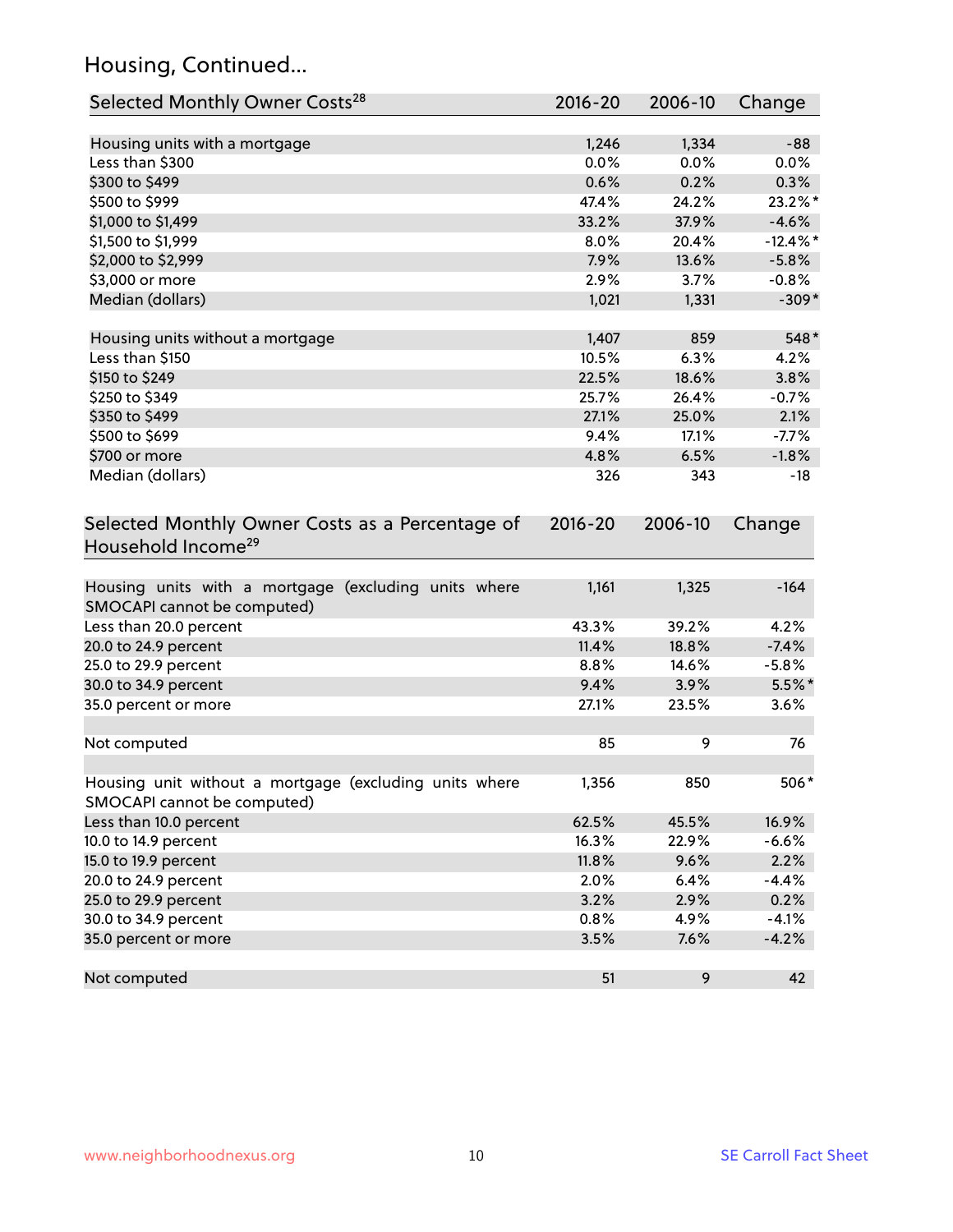## Housing, Continued...

| Gross Rent <sup>30</sup>                                                       | 2016-20     | 2006-10 | Change    |
|--------------------------------------------------------------------------------|-------------|---------|-----------|
| Occupied units paying rent                                                     | 490         | 418     | 72        |
| Less than \$200                                                                | 0.0%        | 0.0%    | 0.0%      |
| \$200 to \$499                                                                 | 16.3%       | 2.4%    | 13.9%     |
| \$500 to \$749                                                                 | 29.8%       | 56.5%   | $-26.7%$  |
| \$750 to \$999                                                                 | 29.0%       | 23.2%   | 5.8%      |
| \$1,000 to \$1,499                                                             | 19.2%       | 17.9%   | 1.2%      |
| \$1,500 to \$1,999                                                             | 5.7%        | 0.0%    | 5.7%      |
| \$2,000 or more                                                                | 0.0%        | 0.0%    | 0.0%      |
| Median (dollars)                                                               | 800         | 718     | 82        |
| No rent paid                                                                   | 93          | 104     | $-11$     |
| Gross Rent as a Percentage of Household Income <sup>31</sup>                   | $2016 - 20$ | 2006-10 | Change    |
| Occupied units paying rent (excluding units where GRAPI<br>cannot be computed) | 466         | 418     | 48        |
| Less than 15.0 percent                                                         | 18.2%       | 18.9%   | $-0.7%$   |
| 15.0 to 19.9 percent                                                           | 31.1%       | 5.7%    | 25.4%*    |
| 20.0 to 24.9 percent                                                           | 18.5%       | 5.3%    | 13.2%     |
| 25.0 to 29.9 percent                                                           | 2.8%        | 11.5%   | $-8.7%$   |
| 30.0 to 34.9 percent                                                           | 10.1%       | 22.0%   | $-11.9%$  |
| 35.0 percent or more                                                           | 19.3%       | 36.6%   | $-17.3%$  |
| Not computed                                                                   | 117         | 104     | 13        |
| Transportation                                                                 |             |         |           |
| Commuting to Work <sup>32</sup>                                                | 2016-20     | 2006-10 | Change    |
| Workers 16 years and over                                                      | 3,482       | 3,415   | 67        |
| Car, truck, or van - drove alone                                               | 87.0%       | 78.3%   | $8.6\%$ * |
| Car, truck, or van - carpooled                                                 | 9.5%        | 14.6%   | $-5.1%$   |
| Public transportation (excluding taxicab)                                      | 0.7%        | 0.0%    | 0.7%      |
| Walked                                                                         | 0.2%        | 1.1%    | $-0.9%$   |
| Other means                                                                    | 0.0%        | 1.1%    | $-1.1%$   |
| Worked at home                                                                 | 2.6%        | 4.9%    | $-2.2%$   |
| Mean travel time to work (minutes)                                             | 30.6        | 33.5    | $-2.8$    |
| Vehicles Available <sup>33</sup>                                               | $2016 - 20$ | 2006-10 | Change    |
| Occupied housing units                                                         | 3,236       | 2,715   | $521*$    |
| No vehicles available                                                          | 2.6%        | 3.0%    | $-0.4%$   |
| 1 vehicle available                                                            | 30.4%       | 20.3%   | 10.0%*    |
| 2 vehicles available                                                           | 36.1%       | 35.9%   | 0.2%      |
| 3 or more vehicles available                                                   | 30.9%       | 40.7%   | $-9.8%$   |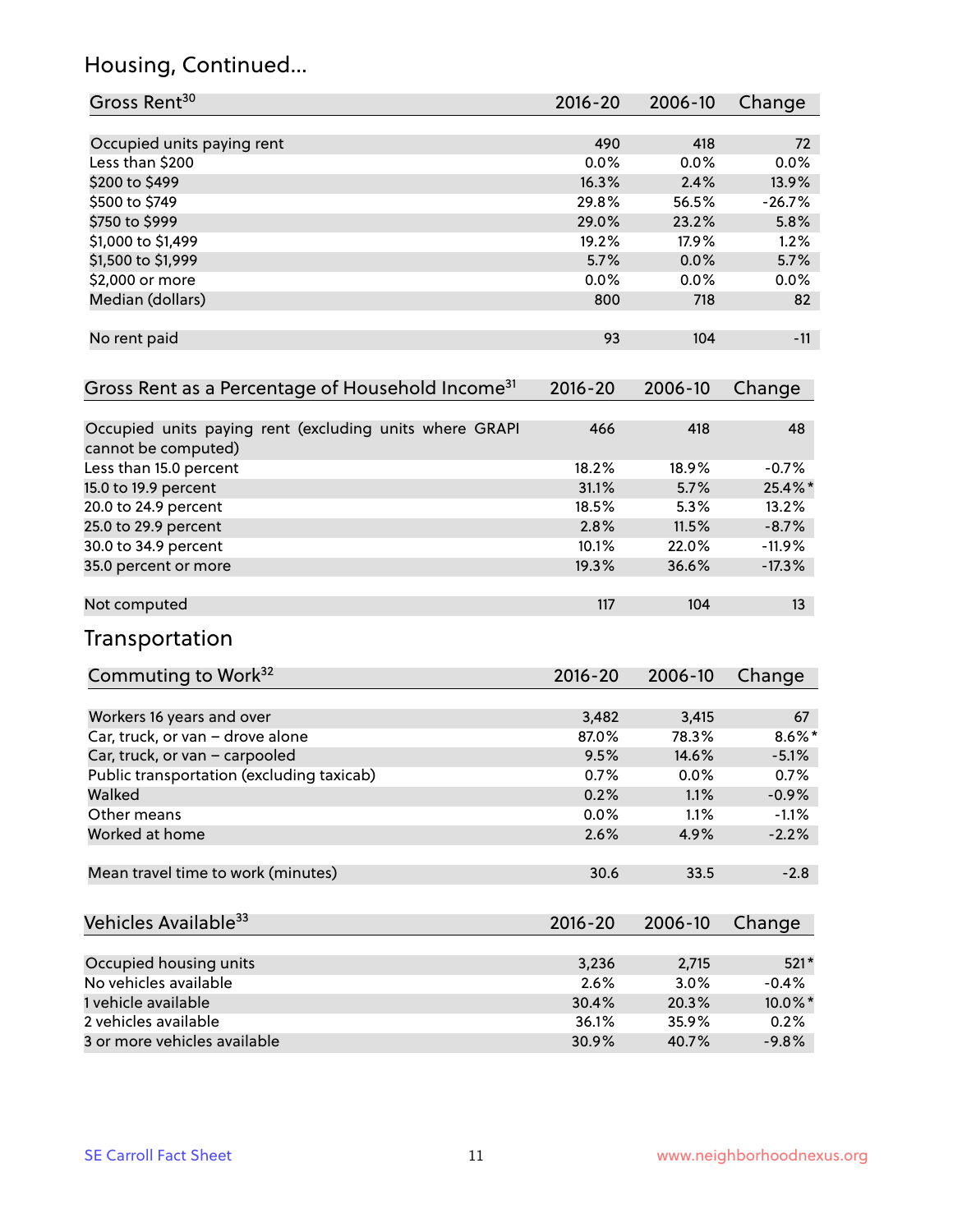#### Health

| Health Insurance coverage <sup>34</sup> | 2016-20 |
|-----------------------------------------|---------|
|-----------------------------------------|---------|

| Civilian Noninstitutionalized Population                | 8,742 |
|---------------------------------------------------------|-------|
| With health insurance coverage                          | 87.9% |
| With private health insurance coverage                  | 59.2% |
| With public health coverage                             | 41.9% |
| No health insurance coverage                            | 12.1% |
| Civilian Noninstitutionalized Population Under 19 years | 2,351 |
| No health insurance coverage                            | 1.0%  |
| Civilian Noninstitutionalized Population 19 to 64 years | 4,884 |
| In labor force:                                         | 3,385 |
| Employed:                                               | 3,169 |
| With health insurance coverage                          | 84.1% |
| With private health insurance coverage                  | 81.3% |
| With public coverage                                    | 5.6%  |
| No health insurance coverage                            | 15.9% |
| Unemployed:                                             | 216   |
| With health insurance coverage                          | 48.1% |
| With private health insurance coverage                  | 31.9% |
| With public coverage                                    | 21.8% |
| No health insurance coverage                            | 51.9% |
| Not in labor force:                                     | 1,499 |
| With health insurance coverage                          | 71.9% |
| With private health insurance coverage                  | 30.0% |
| With public coverage                                    | 46.4% |
| No health insurance coverage                            | 28.1% |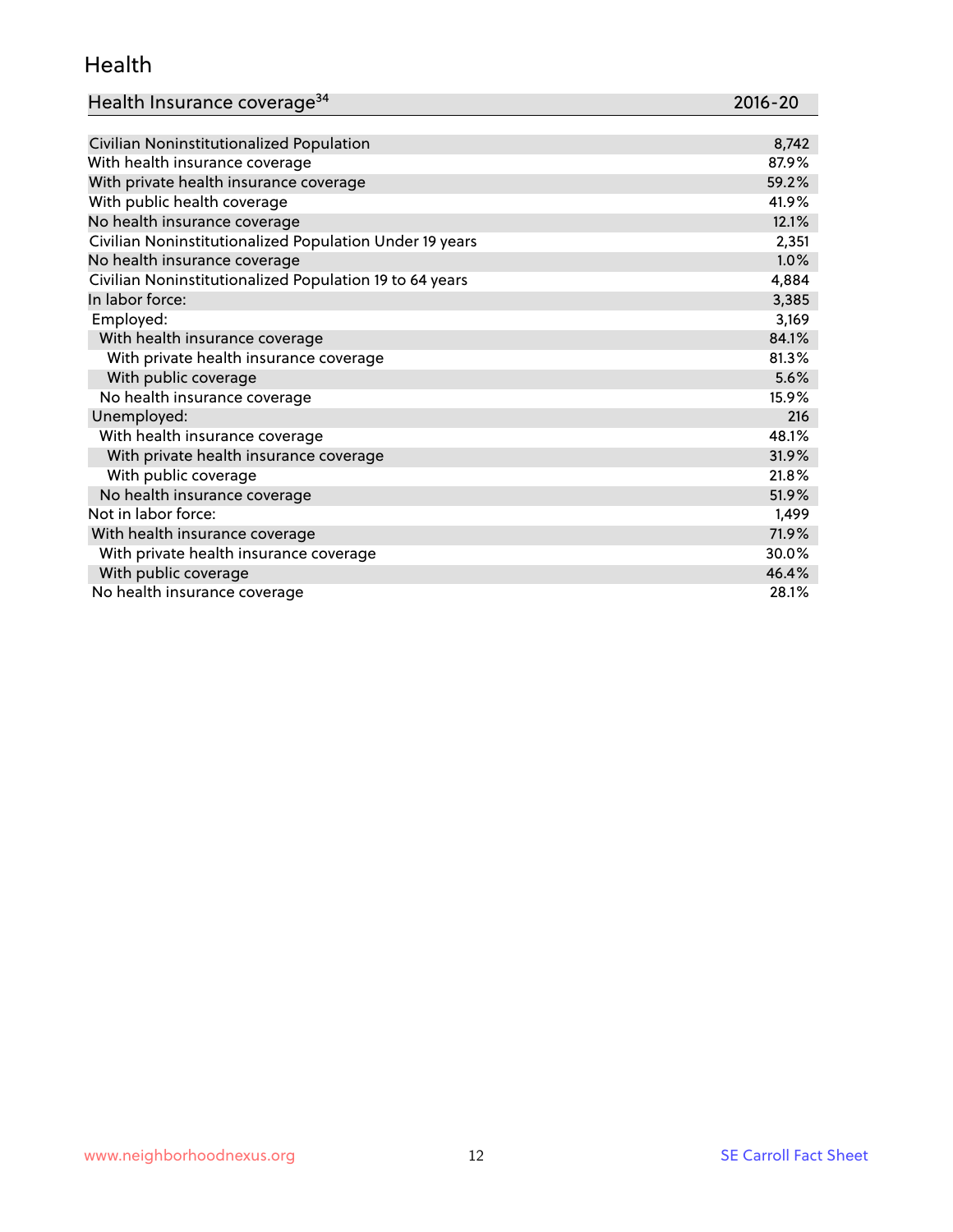## Employment Forecasts

| Forecast Employment by Sector <sup>35</sup>      | 2030           | 2020     | Change   |
|--------------------------------------------------|----------------|----------|----------|
|                                                  |                |          |          |
| <b>All Sectors</b>                               | 1,488          | 1,337    | 11.3%    |
| Goods Producing                                  | 504            | 490      | 2.9%     |
| Agriculture, forestry, fishing and hunting       | 147            | 146      | 0.7%     |
| Mining                                           | $\Omega$       | $\Omega$ | 0.0%     |
| Construction                                     | 282            | 280      | 0.7%     |
| Manufacturing                                    | 75             | 64       | 17.2%    |
| Service Providing                                | 372            | 307      | 21.2%    |
| Wholesale trade                                  | 84             | 64       | 31.3%    |
| Retail trade                                     | 266            | 224      | 18.8%    |
| Transportation and warehousing                   | 22             | 19       | 15.8%    |
| <b>Utilities</b>                                 | $\Omega$       | $\Omega$ | 0.0%     |
| Information                                      | $\overline{2}$ | 3        | $-33.3%$ |
| <b>Financial activities</b>                      | 25             | 23       | 8.7%     |
| Finance and insurance                            | 23             | 20       | 15.0%    |
| Real estate and rental and leasing               | $\overline{2}$ | 3        | $-33.3%$ |
| Professional and business services               | 63             | 56       | 12.5%    |
| Professional, scientific, and technical services | 36             | 31       | 16.1%    |
| Management of companies and enterprises          | 27             | 25       | 8.0%     |
| <b>Education and health services</b>             | 302            | 293      | 3.1%     |
| <b>Education services</b>                        | 302            | 293      | 3.1%     |
| Health care and social assistance                | $\Omega$       | $\Omega$ | 0.0%     |
| Leisure and hospitality                          | 15             | 13       | 15.4%    |
| Arts, entertainment, and recreation              | $\Omega$       | $\Omega$ | 0.0%     |
| Accommodation and food services                  | 15             | 13       | 15.4%    |
| Other services, except public administration     | 38             | 30       | 26.7%    |
| <b>Public administration</b>                     | 23             | 19       | 21.1%    |

## Population Forecasts

| Population Forecasts <sup>36</sup> | 2030   | 2020  | Change |
|------------------------------------|--------|-------|--------|
|                                    |        |       |        |
| <b>Total Population</b>            | 12.566 | 9.606 | 30.8%  |
| <b>Total Households</b>            | 4.768  | 3.598 | 32.5%  |